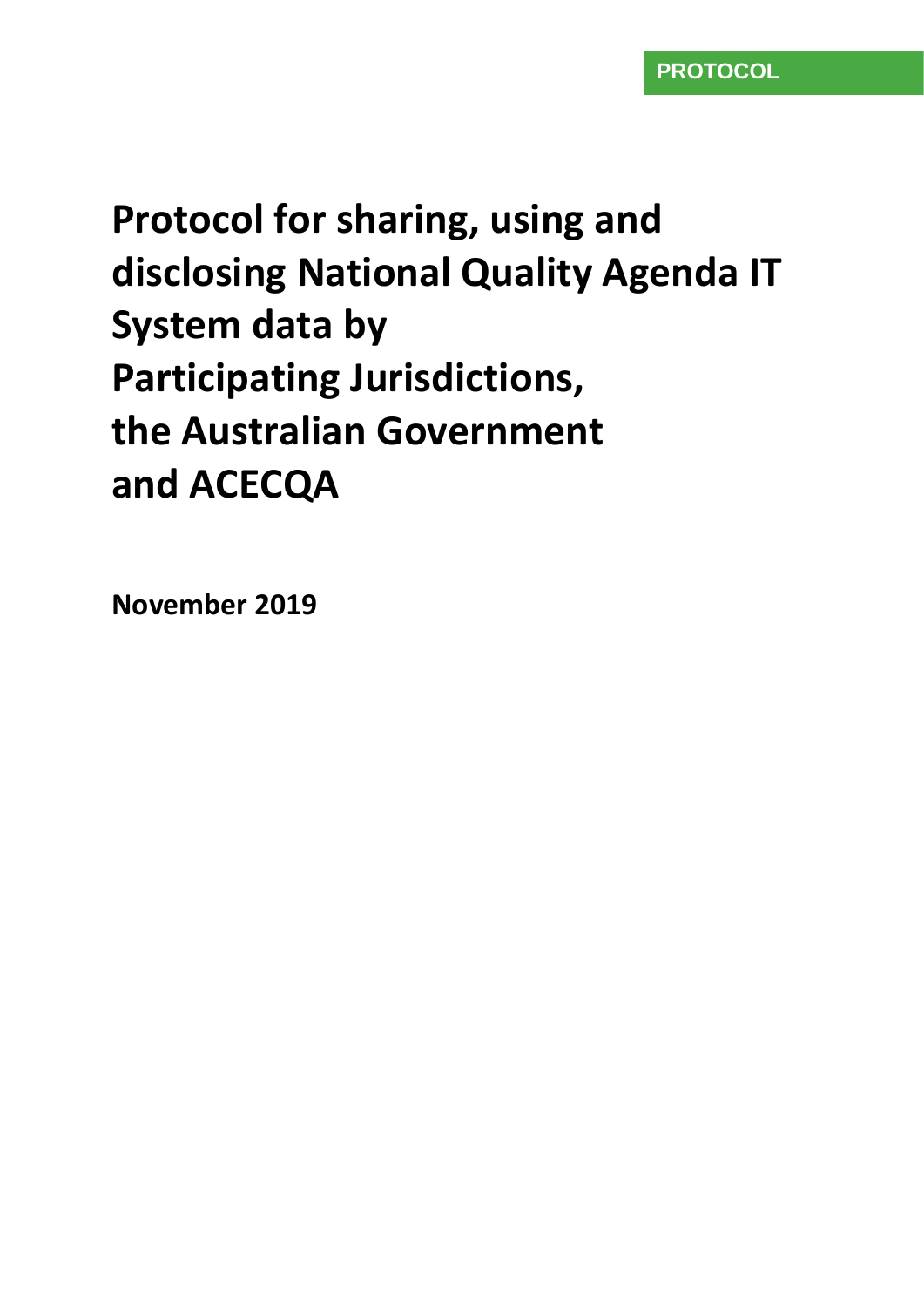### **Contents**

| Supporting information sharing to enhance regulatory strategy through the NQA ITS - Roles and |  |
|-----------------------------------------------------------------------------------------------|--|
|                                                                                               |  |
|                                                                                               |  |
|                                                                                               |  |

# <span id="page-1-0"></span>**Version history**

| <b>Version No.</b> | <b>Author</b> | Date             | <b>Approval</b>                     |
|--------------------|---------------|------------------|-------------------------------------|
| 1.0                | <b>ACECQA</b> | June 2017        | Draft endorsed by regulatory        |
|                    |               |                  | authorities and the Australian      |
|                    |               |                  | Government through the Regulatory   |
|                    |               |                  | Practice Committee (RPC)            |
| 2.0                | <b>ACECQA</b> | <b>July 2017</b> | Draft reviewed by ECPG NQA Review   |
|                    |               |                  | <b>Implementation Working Group</b> |
| 3.0                | <b>ACECQA</b> | September 2017   | Final version endorsed by the Early |
|                    |               |                  | <b>Childhood Policy Group</b>       |
| 4.0                | <b>ACECQA</b> | November 2019    | Reviewed by RPC                     |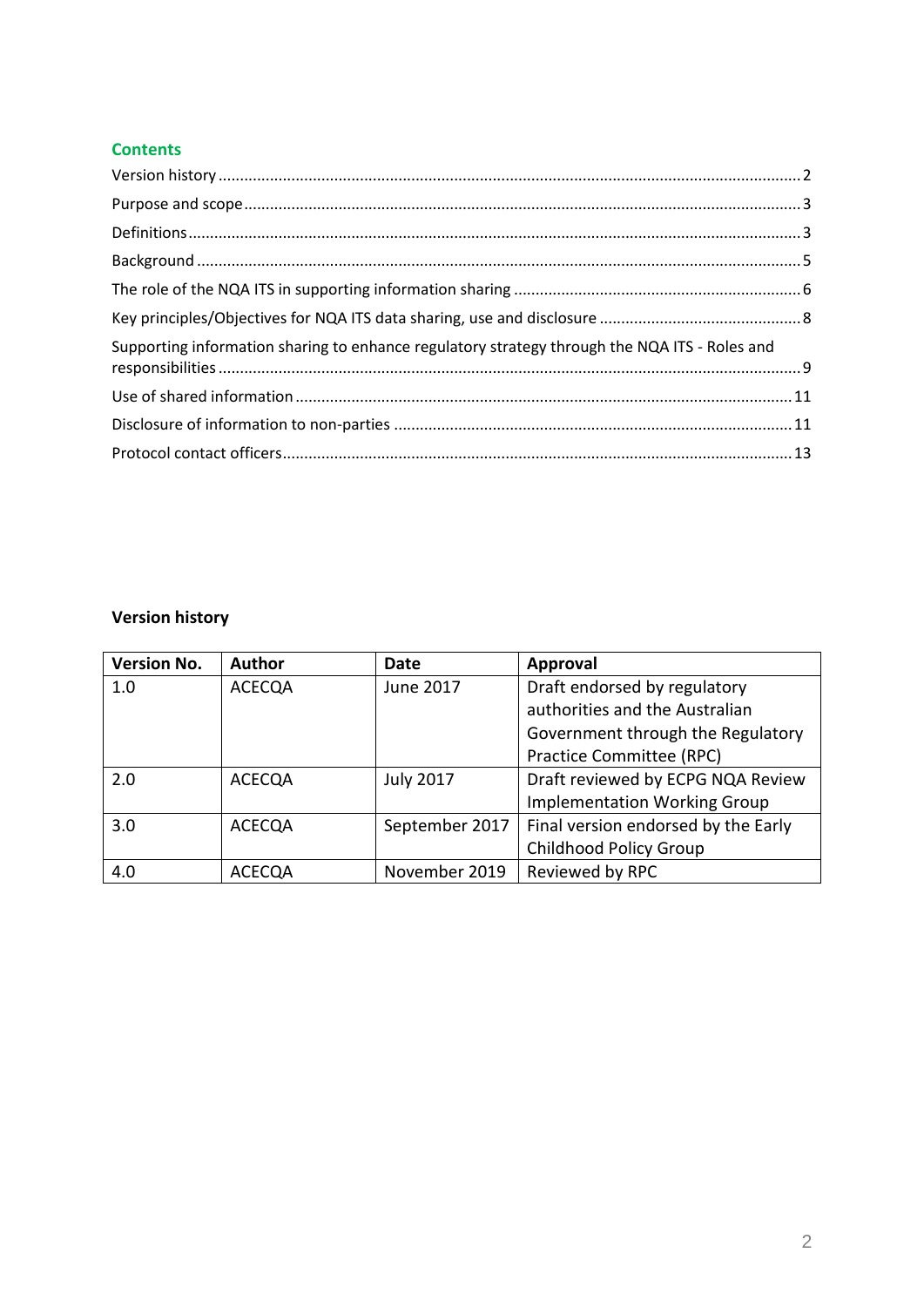# **Protocol for NQA ITS data sharing and disclosure**

### <span id="page-2-0"></span>**Purpose and scope**

- 1. This protocol is made in accordance with sections 271(7) and 272(2) of the Education and Care Services National Law (National Law) and has been developed and agreed by participating jurisdictions, the Australian Government and the Australian Children's Education and Care Quality Authority (ACECQA).
- 2. The protocol outlines how participating jurisdictions, the Australian Government and ACECQA agree to share, use and disclose National Quality Framework (NQF) information and data within the National Quality Agenda IT System (NQA ITS) to administer and further the objectives of the NQF.
- 3. A separate protocol is maintained for Out of Scope Services data within the NQA ITS, which was agreed by participating jurisdictions, the Australian Government and ACECQA through the then Quality and Consistency Committee in June 2015.
- 4. In addition to this protocol and the protocol for Out of Scope Services data, the governance framework for the sharing, usage and disclosure of NQA ITS data is supported by technical policies containing procedural information and guidance that have been, and continue to be, developed collaboratively under the NSG. These procedures relate to system access, security, change management and web services information exchange.

#### <span id="page-2-1"></span>**Definitions**

5. In this protocol the following definitions apply unless the context requires otherwise:

| <b>ACECQA</b>                                             | The Australian Children's Education and Care Quality Authority                                                                                                                      |
|-----------------------------------------------------------|-------------------------------------------------------------------------------------------------------------------------------------------------------------------------------------|
| Australian<br>Government                                  | The Australian Government Department with portfolio<br>responsibility for early childhood, also referred to in the National<br>Law as the Commonwealth                              |
| <b>Disclosure</b>                                         | The release of information to an individual or entity                                                                                                                               |
| <b>NQA ITS/the System</b>                                 | National Quality Agenda Information Technology System                                                                                                                               |
| <b>National Law</b>                                       | <b>Education and Care Services National Law Act</b>                                                                                                                                 |
|                                                           |                                                                                                                                                                                     |
| <b>National Regulations</b>                               | <b>Education and Care Services National Regulations</b>                                                                                                                             |
| <b>National IT Systems</b><br><b>Steering Group (NSG)</b> | Comprises representatives from participating jurisdictions, the<br>Australian Government and ACECQA and provides oversight of NQA<br>ITS strategic and operational priority setting |
| <b>NQF</b>                                                | <b>National Quality Framework</b>                                                                                                                                                   |
| <b>Out of Scope services</b>                              | Children's education and care services which are outside the scope of                                                                                                               |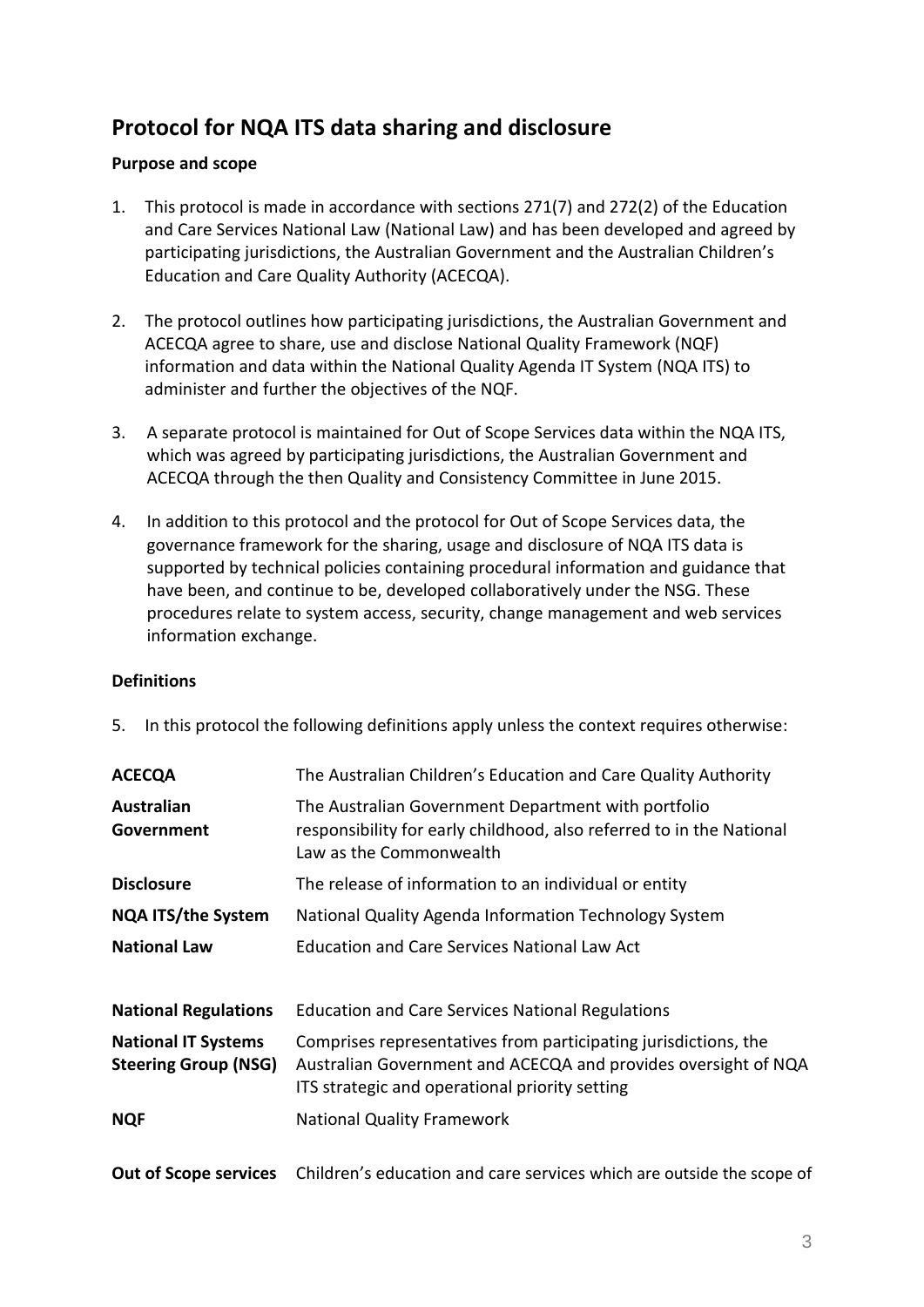| Participating                           | the National Law and National Regulations (as per Section 305 of the<br>National Law and National Regulation 5).                                                                                                                                                                                 |  |  |  |
|-----------------------------------------|--------------------------------------------------------------------------------------------------------------------------------------------------------------------------------------------------------------------------------------------------------------------------------------------------|--|--|--|
| <b>Jurisdiction</b><br>('jurisdiction') | Under the National Law, participating jurisdiction means a State or<br>Territory in which:                                                                                                                                                                                                       |  |  |  |
|                                         | the National Law applies as a law of the state or territory; or<br>a law that substantially corresponds to the National Law has<br>$\bullet$<br>been enacted.                                                                                                                                    |  |  |  |
| <b>Parties</b>                          | Parties to this protocol; participating jurisdictions, the Australian<br>Government and ACECQA                                                                                                                                                                                                   |  |  |  |
| Protocol                                | Protocol for sharing, using and disclosing NQA ITS data by<br>jurisdictions, the Australian Government and ACECQA                                                                                                                                                                                |  |  |  |
| <b>Regulatory</b><br><b>Authorities</b> | The administrative unit or body in each state and territory<br>responsible for the administration of the National Law and National<br>Regulations. The term regulatory authority is used in this protocol<br>where the National Law specifies an act is to be done by a<br>regulatory authority. |  |  |  |
| <b>Sharing</b>                          | The disclosure of information by a party to another party or parties.                                                                                                                                                                                                                            |  |  |  |
| <b>Use</b>                              | The handling of information by a party, or an activity undertaken<br>with information by a party.                                                                                                                                                                                                |  |  |  |
| <b>Web service</b>                      | A web service allows one IT system to communicate with another IT<br>system, including inter-agency communication. It sends<br>requests/responses over the web to allow data and information to<br>be remotely accessed and modified between two distinct systems.                               |  |  |  |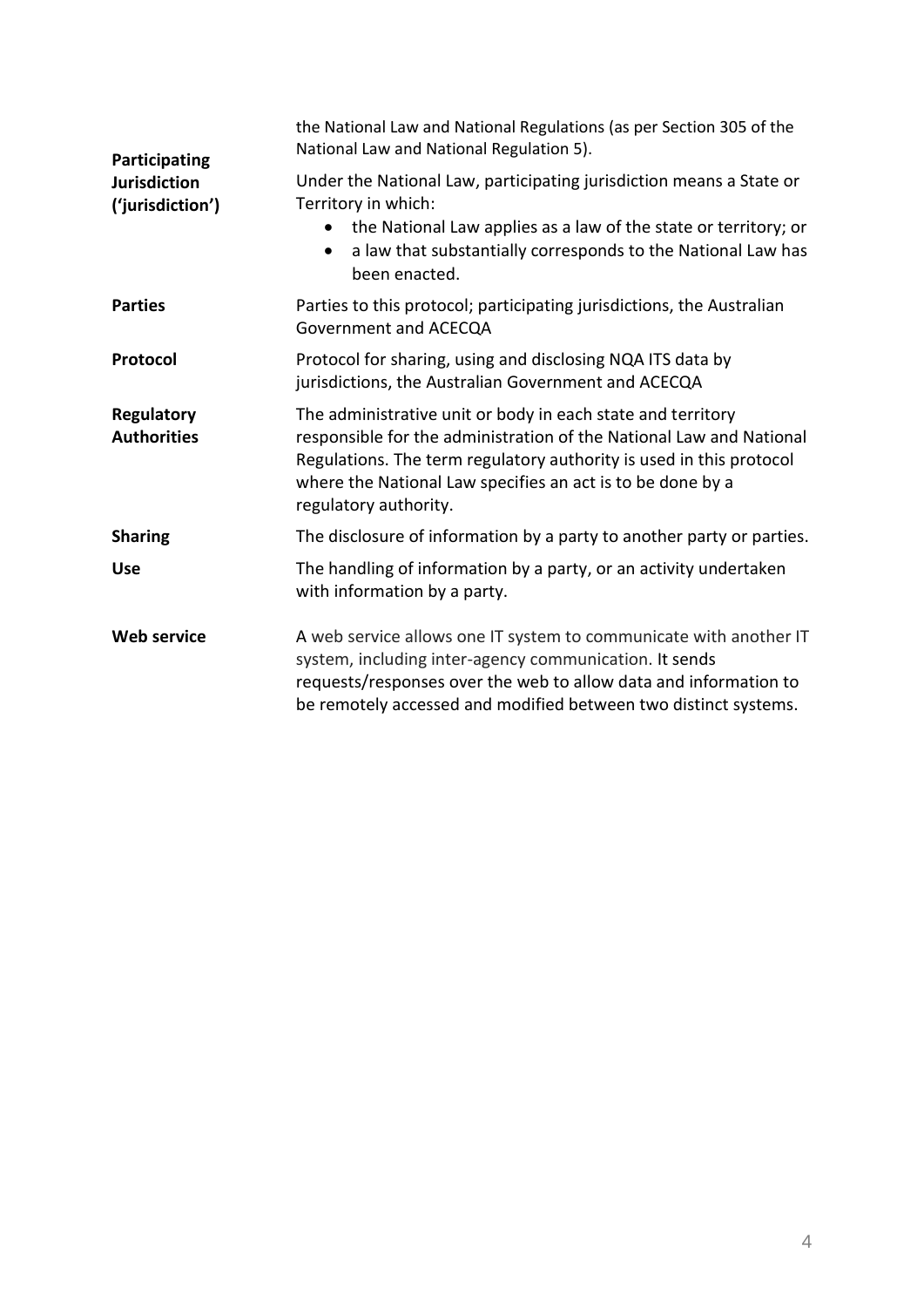# <span id="page-4-0"></span>**Background**

#### *The National Quality Framework*

- 6. Section 3(2)(f) of the National Law states that an objective of the framework is to reduce the regulatory and administrative burden for education and care services by enabling information to be shared between jurisdictions and the Commonwealth.
- 7. Information sharing also enables other objectives and guiding principles of the NQF. For example, the NQF aims to:
	- a. ensure the safety, health and wellbeing of children attending education and care services (section 3(2)(a))
	- b. establish a system of national integration and shared responsibility between participating jurisdictions and the Commonwealth in the administration of the national education and care services quality framework (section 3(2)(d)), and
	- c. improve public knowledge, and access to information, about the quality of education and care services (section 3(2)(e)).

### *Legislative basis*

- 8. Section 271 of the National Law sets out that ACECQA, regulatory authorities, government departments and public and local authorities may disclose information to each other about education and care services under specified circumstances.
- 9. Sections 261(2)(a) and 227(2)(a) set out that regulatory authorities and ACECQA have the power to collect, hold and use information obtained under the National Law by the regulatory authority or ACECQA about the provision of education and care to children including information about outcomes for children and information about providers of education and care services in each participating jurisdiction.
- 10. Section 271(7)(b) of the National Law states a protocol may be developed covering the disclosure of information and agreed by ACECQA, participating jurisdictions and the Australian Government.
- 11. Section 272 of the National Law sets out that ACECQA and regulatory authorities may disclose certain information to approved providers under specified circumstances.
- 12. Section 272(2) of the National Law states a protocol may be developed covering these disclosures and agreed by ACECQA, participating jurisdictions and the Australian Government.
- 13. The sharing of information under sections 271 and 272 of the National Law is subject to the Commonwealth *Privacy Act 1988* (the Privacy Act) and this Protocol (sections 271(7) and 272(2)). Noting the Privacy Act allows organisations to use and disclose personal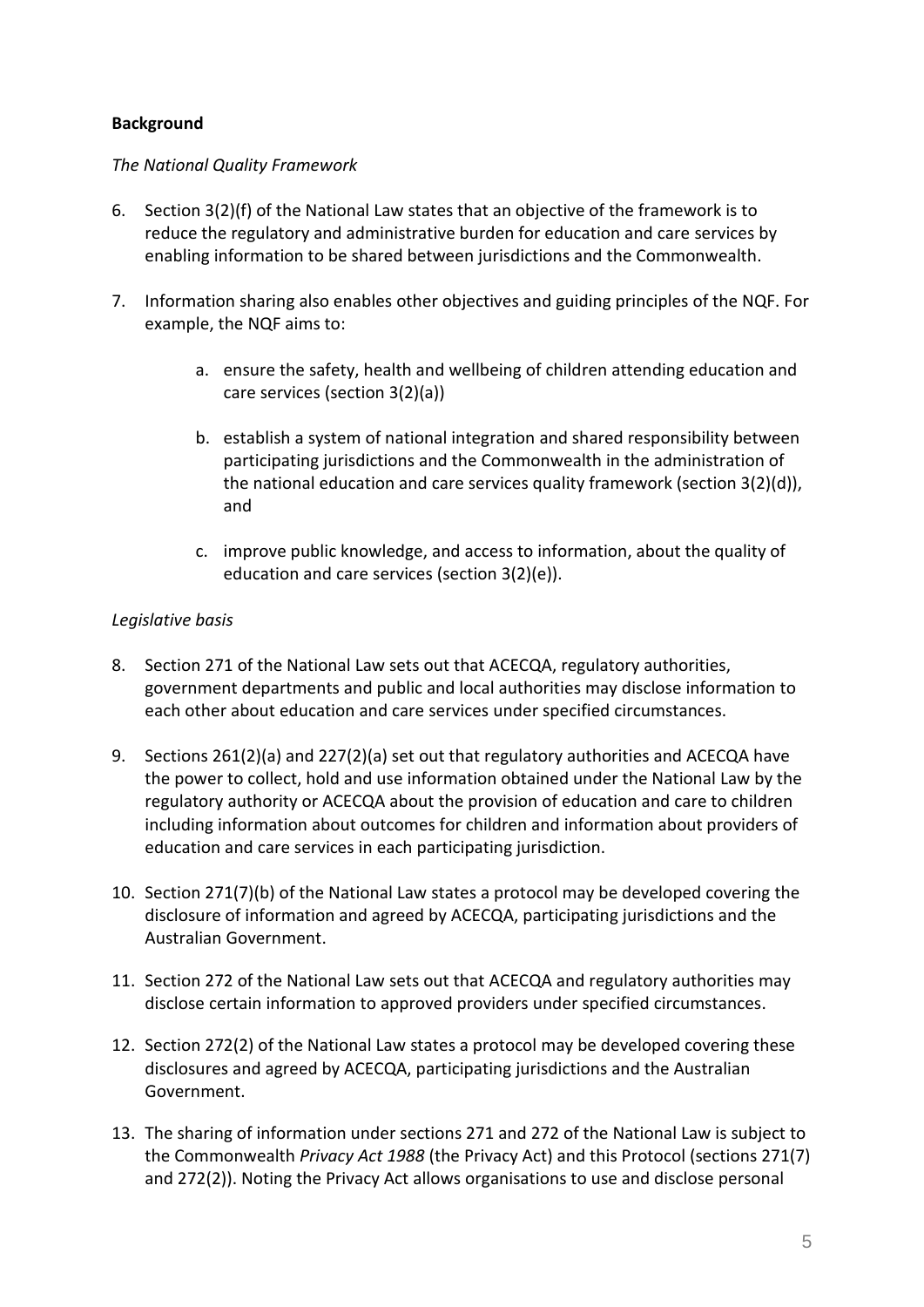information in ways that are authorised by law (Australian Privacy Principle 2.1(g)), parties will comply with the Privacy Act if they share information with each other in accordance with the National Law.

### *Policy basis*

- 14. The Education Council Letter of Expectation 2019-2020 to ACECQA supports the policy position of streamlined information sharing and systems, including the following strategic directions:
	- Achieving NQF system and reporting improvements
		- o *Develop streamlined and reliable systems, including the identification and collection of relevant data in the NQA ITS, to monitor and identify any emerging issues or risks and develop practical operational solutions in collaboration with jurisdictions.*
		- o *Explore changes to the NQA ITS to better support jurisdictions in undertaking regulatory activities, including record keeping and archiving, investigations, compliance capabilities and sharing appropriate information with and between regulatory authorities.*
		- o *Ensure that protocols for protecting NQA ITS and clear reporting requirements around national data are in place.*

### <span id="page-5-0"></span>**The role of the NQA ITS in supporting information sharing**

- 15. The NQA ITS provides:
	- a. a business tool for communication and transaction of regulatory activity between providers, persons with management or control of services, nominated supervisors or authorised representatives of an approved provider, and regulatory authorities
	- b. a means by which education and care regulators can effectively collaborate and share information to support their regulatory efforts.
- 16. The NQA ITS supports the goal of creating a more efficient, cohesive and streamlined environment for business activity.
- 17. ACECQA is responsible for the secure and efficient management of the NQA ITS on behalf of the Australian Government and participating jurisdictions. Oversight of NQA ITS strategic priority setting is achieved through the National IT Systems Steering Group (NSG), which comprises representatives from participating jurisdictions, the Australian Government and ACECQA.
- 18. The NQA ITS also supports the Australian Government to undertake its role under Commonwealth legislation as it relates to the children's education and care sector. Integration of the NQA ITS with relevant Australian Government managed databases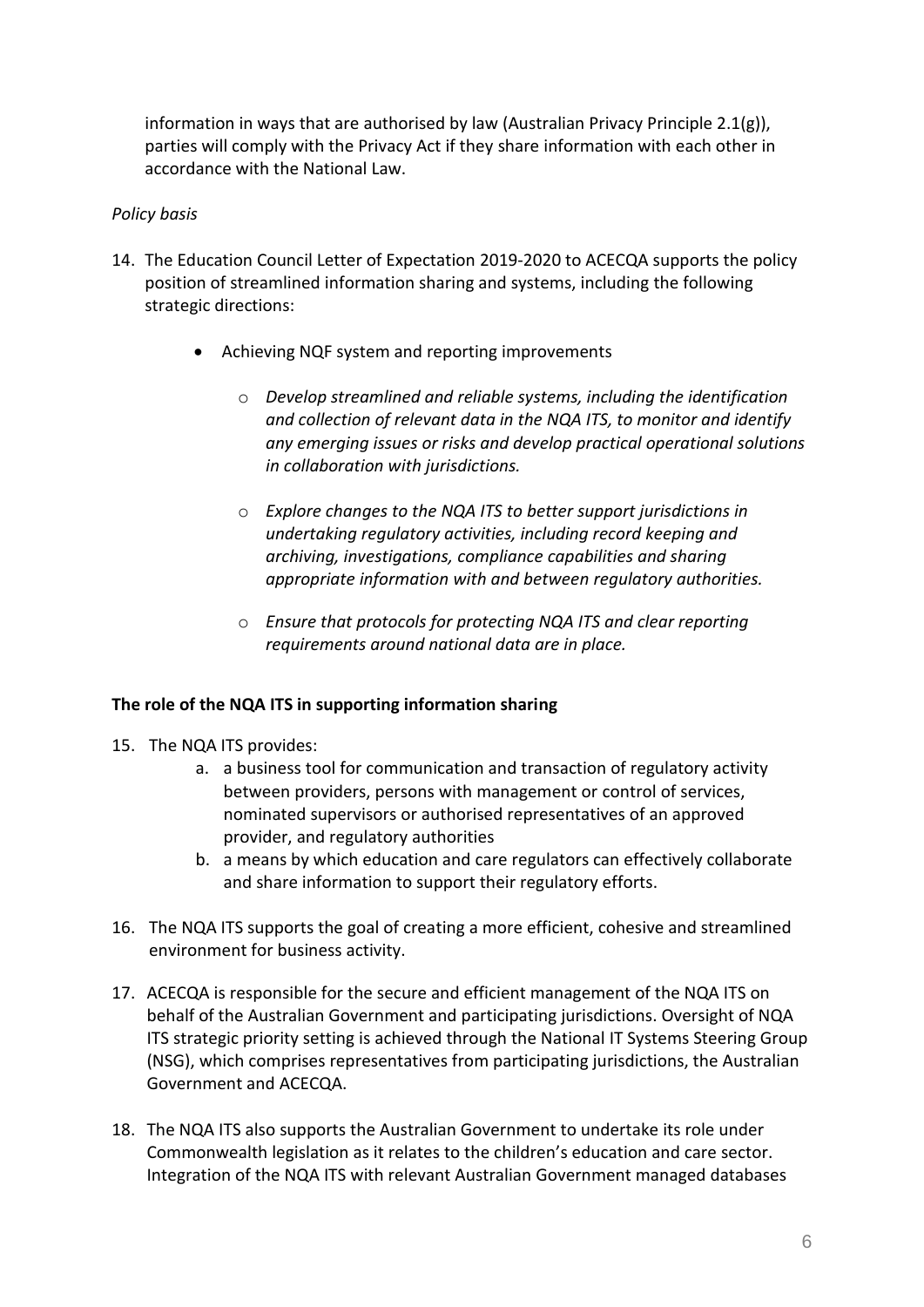will further support regulatory efforts by participating jurisdictions and the Australian Government.

# *Sharing information between parties*

- 19. The National Law states that ACECQA, regulatory authorities and any government department, public authority or local authority may disclose information to each other in respect of education and care services for specified purposes (section 271(3)).
- 20. The purposes for disclosure of information between parties are:
	- a. the disclosure is reasonably necessary to promote the objectives of the National Quality Framework; or
	- b. the disclosure is for the purposes of enabling or assisting the other entity to perform or exercise any of its functions or powers under the National Law; or
	- c. the disclosure is for the purposes of research or the development of national, state or territory policy with respect to education and care services; or
	- d. the disclosures is for a purpose relating to the funding of education and care services; or
	- e. the disclosure is for a purpose relating to the payment of benefits or allowances to persons using education and care services, providing the disclosure is not otherwise prohibited by law (section 271(4)).
- 21. Regulatory authorities must disclose to other regulatory authorities the suspension or cancellation of a working with children check, working with children card or teacher registration of a nominated supervisor of which it is notified under the National Law (section 271(5)).
- 22. Information disclosed for the purpose of research or the development of policy must not include information that could identify or lead to the identification of an individual other than:
	- a. an approved provider or nominator supervisor
	- b. a family day care educator who has been suspended from providing education and care to children
	- c. a person subject to a prohibition notice
	- d. a person being prosecuted for an offence under the National Law (section 271(8)).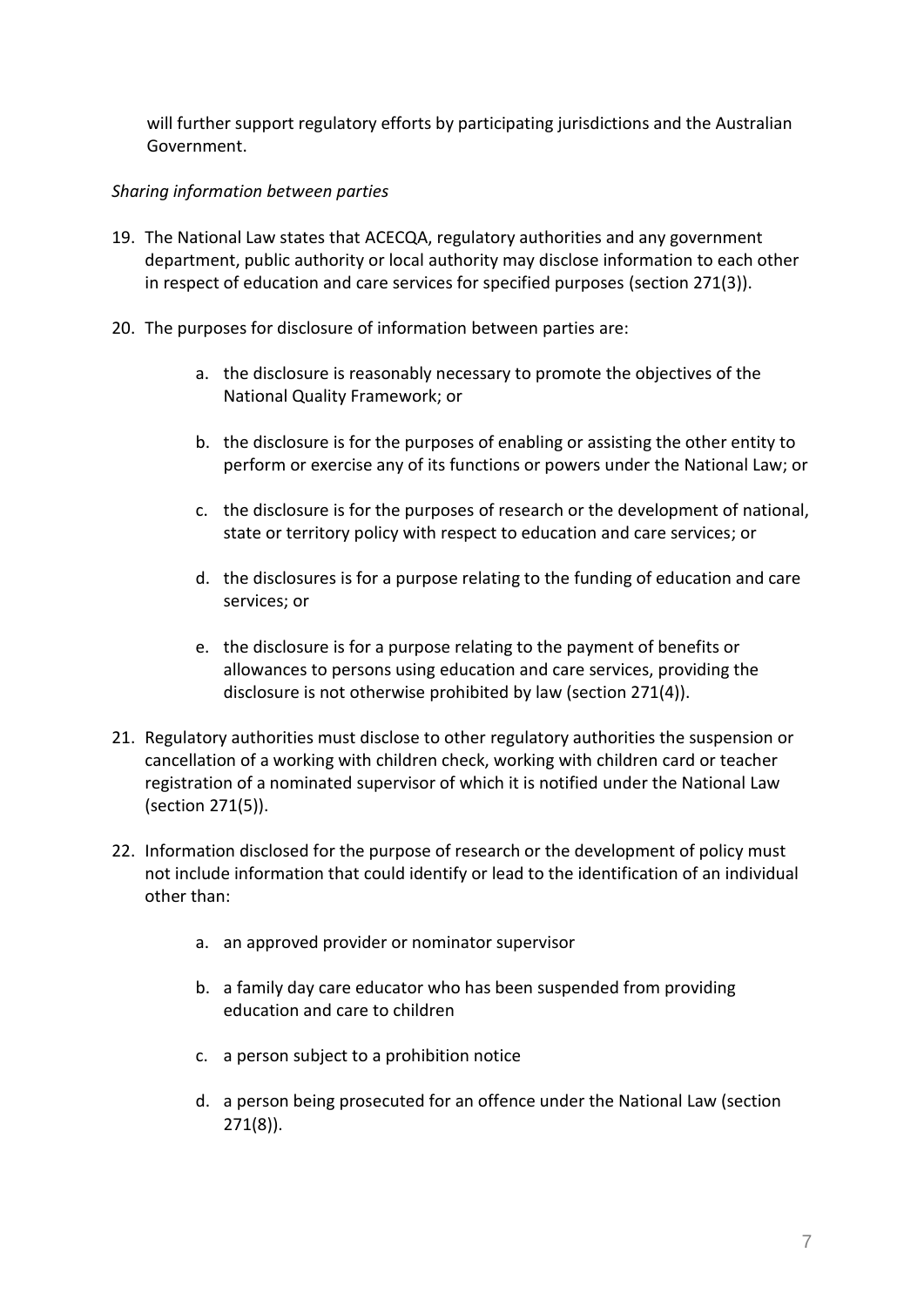### *Disclosure of information to non-parties*

- 23. Section 270 requires and/or allows the publication of certain information by ACECQA, regulatory authorities and the Australian Government.
- 24. ACECQA or regulatory authorities may disclose the following information to an approved provider if the provider asks and ACECQA or the regulatory authority considers on reasonable grounds that the provider needs the information to comply with the National Law:
	- a. whether a person named in the request is subject to a prohibition notice under section 182 of the National Law
	- b. whether a family day care educator named in the request has been suspended from providing education and care to children under section 178 (section 272(1)).
- 25. Regulatory authorities may disclose to the head of the government department responsible for the administration of a working with children law, any prohibition notice given under the National Law as applying in any jurisdiction in respect of the person (section 271(6).
- 26. Disclosures made under sections 271 and 272 of the National Law are subject to the Commonwealth *Privacy Act 1988* (the Privacy Act) and this protocol (section 271(7) and 272(2)).

### <span id="page-7-0"></span>**Key principles/Objectives for NQA ITS data sharing, use and disclosure**

- 27. Lawful, efficient, collaborative and streamlined communication between participating jurisdictions, ACECQA and the Australian Government is prioritised to ensure information is managed to realise the objectives of the National Law.
- 28. Consultation between parties when sharing information under the NQF is paramount.
- 29. High level inter-jurisdictional cooperation and action will enable participating jurisdictions, the Australian Government and ACECQA to fulfil the objectives of the NQF.
- 30. Information sharing enables participating jurisdictions and the Australian Government to leverage respective enforcement powers to respond to non-compliance and identify risks of non-compliance among providers.
- 31. The exchange of information, strategies and experiences that inform and strengthen provider compliance with the National Law and Regulations is encouraged.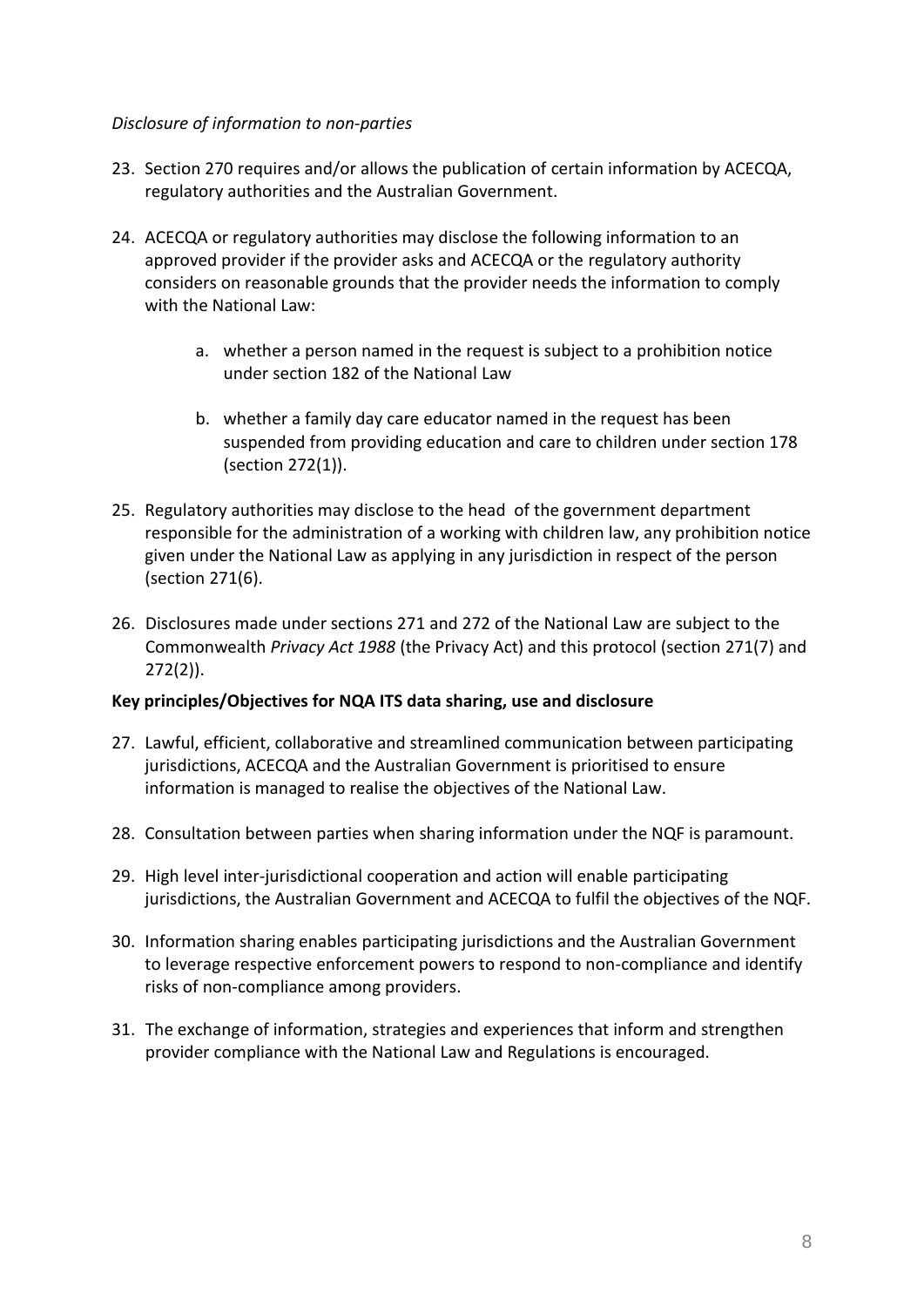## <span id="page-8-0"></span>**Supporting information sharing to enhance regulatory strategy through the NQA ITS - Roles and responsibilities**

- 32. Parties agree the regulatory benefits from information exchange will be achieved if relevant information is entered into the NQA ITS.
- 33. Parties acknowledge the responsibilities each party has for supporting information sharing.

### *Joint responsibilities*

- 34. All parties are responsible for ensuring compliance with relevant laws, regulations and policies that govern the use, security and retention of NQA ITS data that they share, use and disclose. This includes maintaining appropriate data access controls within each agency to ensure NQA ITS data is accessed and used for genuine business purposes only.
- 35. Each party is responsible for its own adherence to this protocol.
- 36. Additional NQA ITS procedures and business process rules may be required to support the objectives of promoting information sharing to enhance regulatory strategy. This work will be progressed collaboratively by all parties through the NSG.
- 37. Web services facilities are in place for the Australian Government and some participating jurisdictions to allow inter-agency communication between the NQA ITS and their respective agency IT systems. The NQA ITS web services protocol, finalised through the NSG and RPC, defines the roles and responsibilities of ACECQA, the Australian Government and regulatory authorities that operate web services between their respective agency IT systems and the NQA ITS.

### *Participating jurisdictions*

- 38. Any data stored in the NQA ITS by a regulatory authority is visible to other regulatory authorities, ACECQA and the Australian Government unless it is entered into specific confidential data fields, is an activity record, or is a document in SharePoint.
- 39. Activity records, documents in SharePoint and data in confidential fields can only be accessed by the regulatory authority that entered it. A restricted number of ACECQA staff in the Education and Care Systems team can view the data for system administration purposes.
- 40. Regulatory authorities are responsible for deciding what information they enter into the NQA ITS. However, to help achieve the objectives of the NQF, at a minimum, regulatory authorities agree to enter and make the following information available to all parties to this protocol within the NQA ITS:
	- a. 'Applications' grounds for refusal decision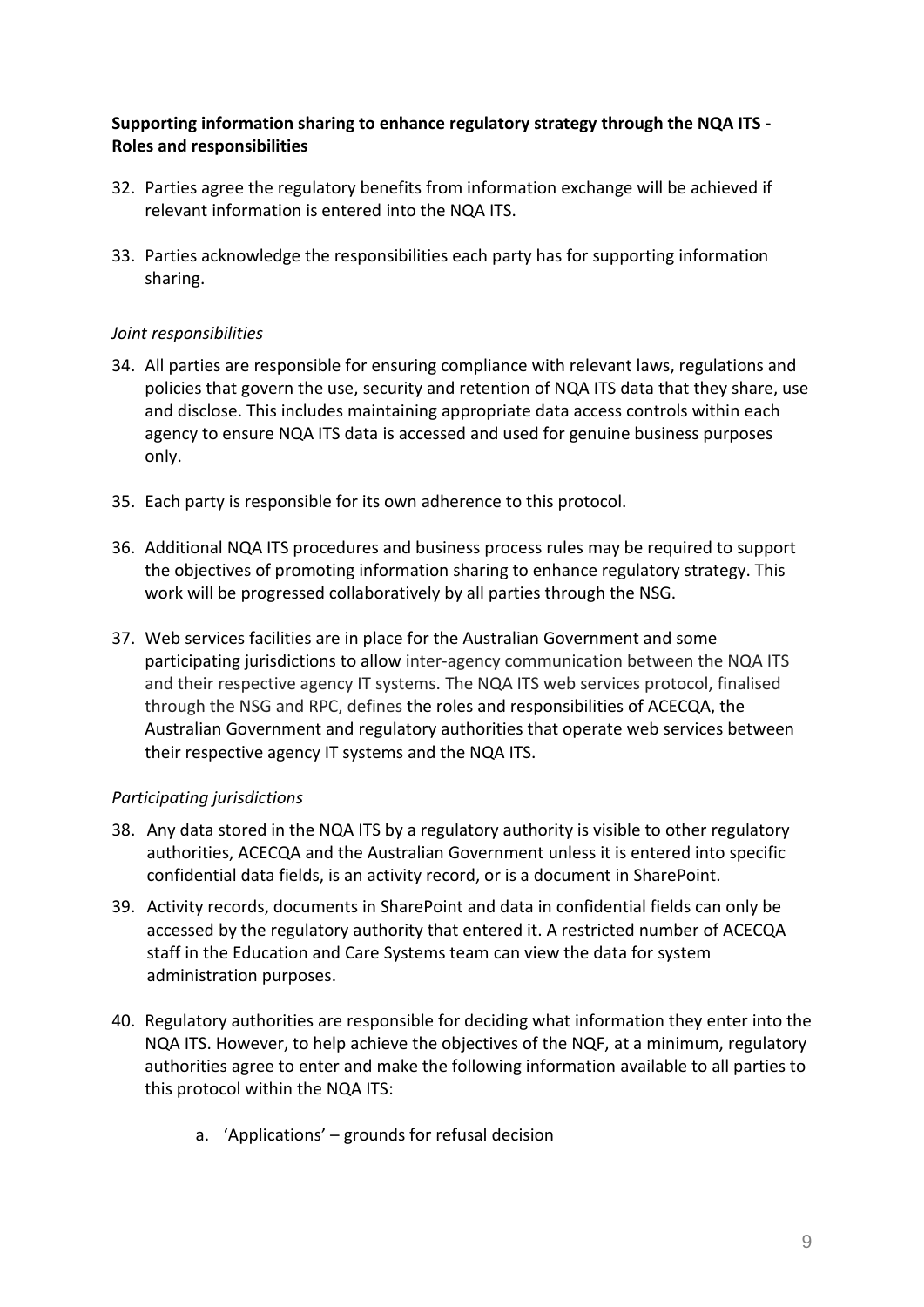- b. 'Investigations' summary of outcomes and actions taken (approval notes and compliance actions)
- c. 'Non-compliance and enforcement' description of breach / noncompliance, summary of outcomes and actions taken (investigation and investigation area details)
- d. 'Prohibition notices' First name, last name, date of birth, date issued/lifted and details of prohibition notice including types and conditions.

### *ACECQA*

- 41. ACECQA facilitates information sharing arrangements through its day to day management of the NQA ITS.
- 42. ACECQA enters data into the NQA ITS in relation to Excellent rating (when awarding the rating) and second tier review applications.
- 43. ACECQA will make NQA ITS technical enhancements as required to continue to support the principles within this protocol.
- 44. ACECQA, in collaboration with all parties, maintains permissions and edit controls on the NQA ITS such as to enable appropriate information sharing between parties in accordance with this protocol and all relevant legislative requirements.
- 45. ACECQA will retain all records within the NQA ITS for as long as the System is in operation and/or ACECQA retains its role in managing the System on behalf of participating jurisdictions and the Australian Government. Should these arrangements cease, all records created by a jurisdiction will be exported and provided to that jurisdiction for management under their respective retention and disposal requirements.

#### *Australian Government*

- 46. As part of the Australian Government child care IT system, an online CCS provider approval application supports the identification of an entity applying for approval, as well as improving the 'line of sight' to those individuals who must meet Fit and Proper provisions.
- 47. The online CCS application populates provider information from the NQA ITS and validates that the entity applying for CCS provider approval is the same entity to which provider approval has been granted under National Law. The online CCS application interfaces with the information in the NQA ITS to allow only those providers and services who have valid Provider and Service Approval Numbers to apply. In addition, the online CCS application contains auto fill capabilities for specific fields from the NQA ITS to support better alignment of data.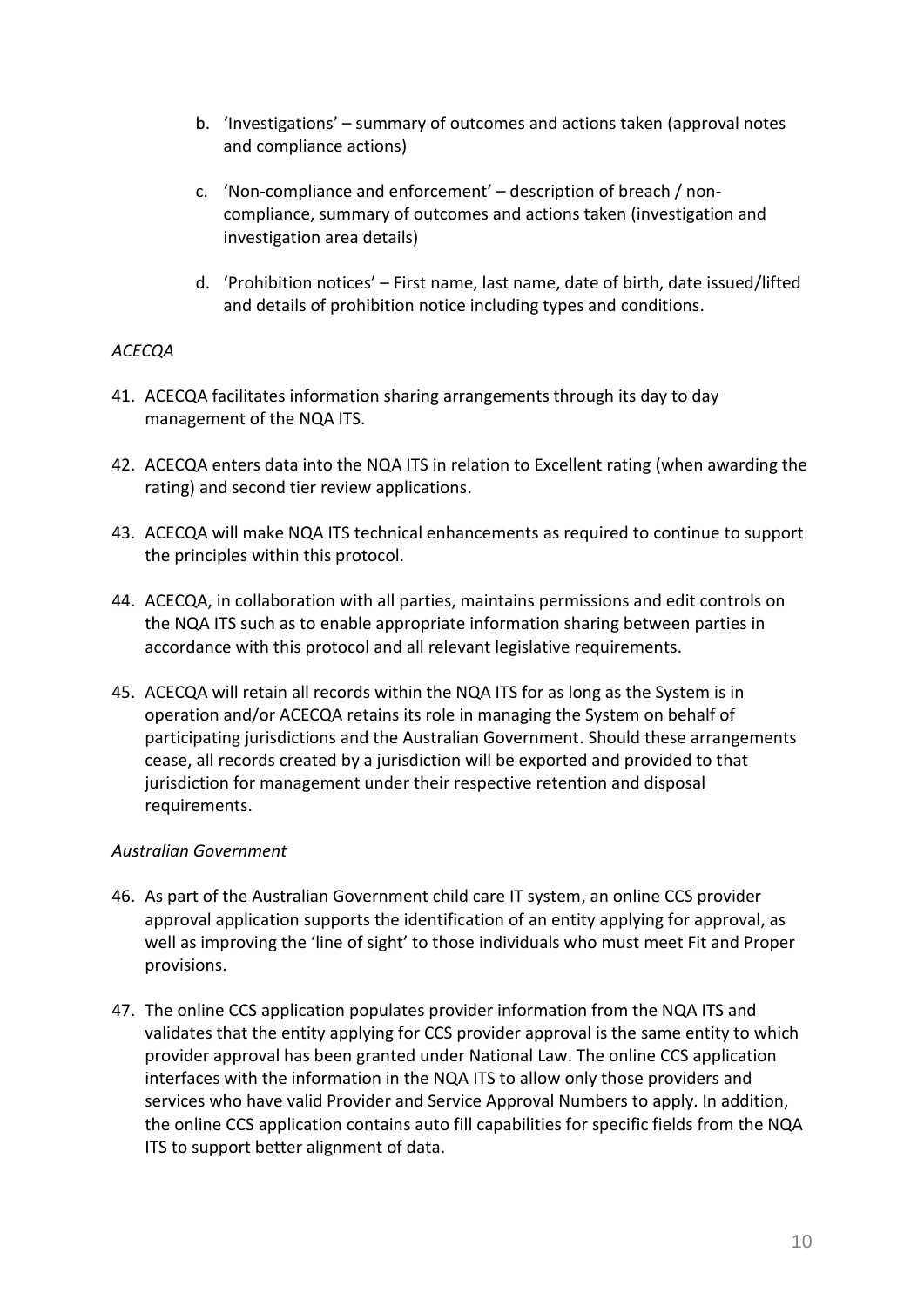### <span id="page-10-0"></span>**Use of shared information**

- 48. Shared information will allow participating jurisdictions and the Australian Government to leverage their enforcement powers to meet the objectives of the National Law of ensuring the health, safety and wellbeing of children, and improving the quality of services.
- 49. The National Law allows parties to share information with each other for defined purposes. Under this protocol, parties agree to use shared information only for those defined purposes. That is, parties agree to use shared information only:
	- a. to promote the objectives of the National Quality Framework
	- b. to perform or exercise any of its functions or powers under the National Law
	- c. for the purposes of research or the development of national, state or territory policy with respect to education and care services
	- d. for a purpose relating to the funding of education and care services
	- e. for a purpose relating to the payment of benefits or allowances to persons using education and care services, providing the disclosure is not otherwise prohibited by law.

#### <span id="page-10-1"></span>**Disclosure of information to non-parties**

#### *Requests for access to information under FOI*

- 50. All parties will consider all requests for information in accordance with the National Law, Commonwealth *Freedom of Information Act 1982* (the FOI Act) and Commonwealth *Privacy Act 1988* (the Privacy Act) and this protocol.
- 51. Sharing data and information through the NQA ITS has implications for all parties under the FOI Act. Under the FOI Act, a document is deemed to be 'in the possession of the agency, whether created in the agency or received in the agency'. Therefore, parties may receive FOI requests for information contained in the NQA ITS that was originated by other parties.
- 52. Requests for information under FOI must be managed in accordance with the FOI Act and FOI guidelines.
- 53. In line with the FOI Act and guidelines, when responding to requests for information under the FOI Act, and the request relates to information solely or partly originated by another party, all parties will give due consideration to the agency that may be best placed to manage the request, including whether the 'subject matter of the document is more closely connected with the functions of another agency or minister (section 16(1) of the FOI Act)'.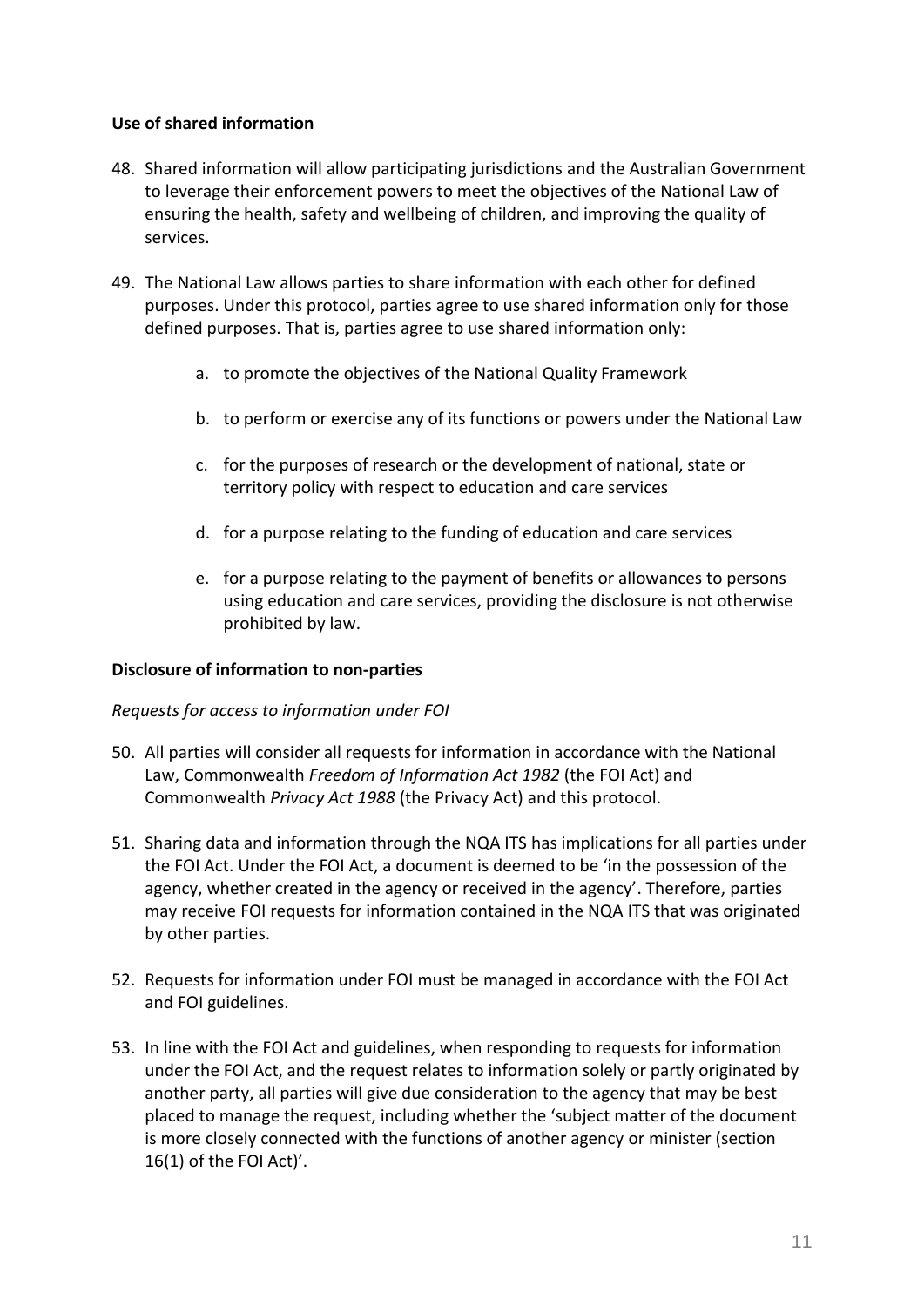54. Noting the guiding principle of this protocol that consultation is paramount, parties will seek to use the consultation provisions in the FOI Act when handling access requests.

### *Privacy*

- 55. Where the information contains information or an opinion about an individual whose identity is apparent or can be reasonably ascertained, the data will be "personal information" for the purposes of the *Privacy Act 1988* (the Privacy Act).
- 56. When disclosing personal information to non-parties, parties will:
	- a. remove information that may identify an individual prior to release, unless required or authorised to disclose this information under law, or
	- b. de-identify the information to a necessary level to prevent identification of the individual to ensure their privacy is maintained, unless required or authorised to disclose this information under law.
- 57. Specifically, parties agree no data will be provided to non-parties that identify, or could lead to the identification of individual children unless this disclosure is required or authorised under law.

# *Public release of NQF information by ACECQA*

- 58. A number of ACECQA's functions under the National Law relate to information sharing and publication. For example, under section 225 of the National Law ACECQA's functions include:
	- a. to report to and advise the Ministerial Council on the National Quality Framework
	- b. to publish information about the implementation and administration of the National Quality Framework and its effect on developmental and educational outcomes for children
	- c. to report to the regulatory authorities and the relevant Commonwealth Department in relation to:
		- i. the collection of information under this Law
		- ii. the evaluation of the National Quality Framework
	- d. to keep national information on the assessment, rating and regulation of education and care services
	- e. to publish, monitor and review ratings of approved education and care services
	- f. to publish guides and resources
		- i. to support parents and the community in understanding quality in relation to education and care services, and
		- ii. to support the education and care services sector in understanding the National Quality Framework.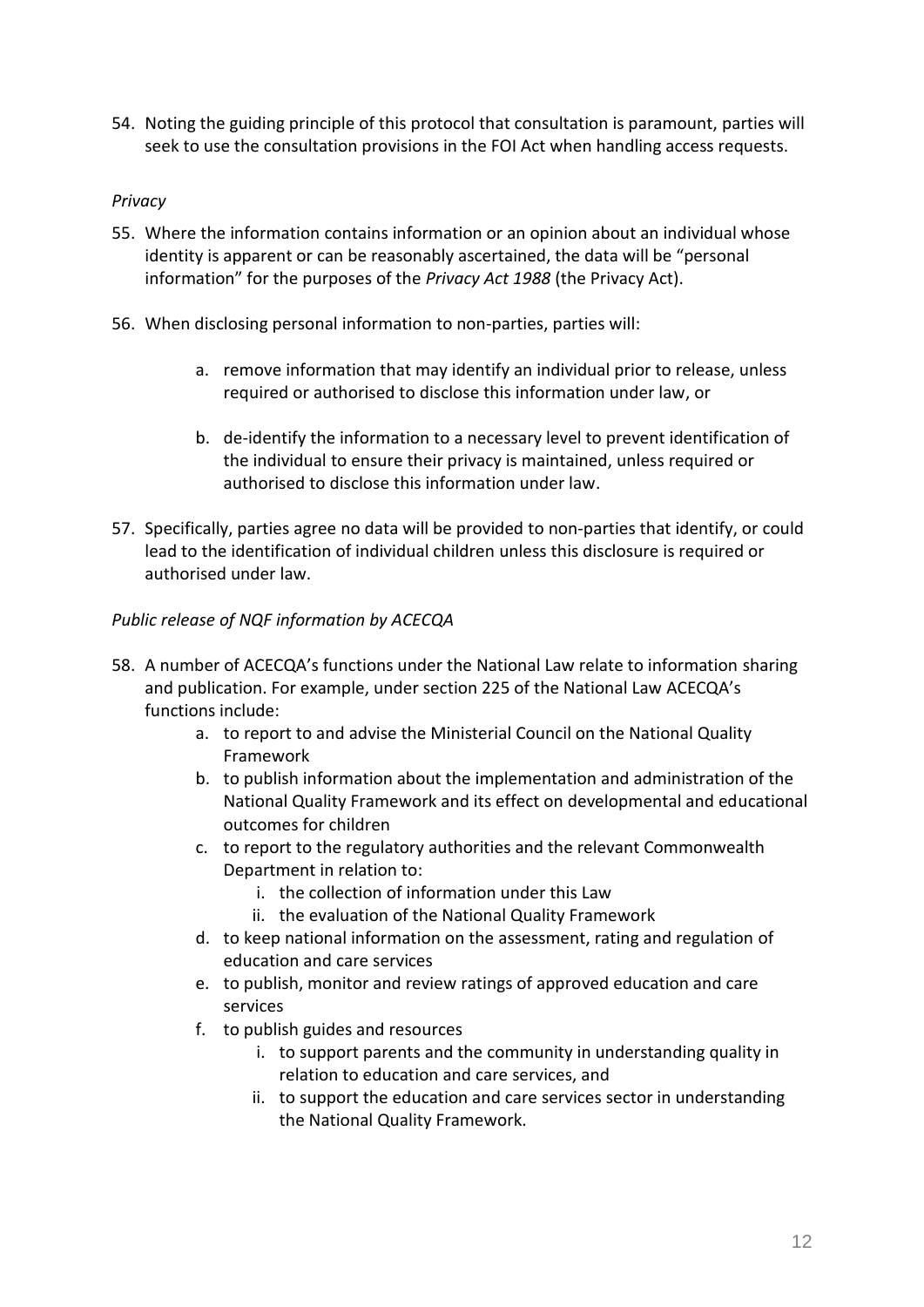- 59. ACECQA facilitates the public release of national information:
	- a. through established channels
	- b. through one off channels
	- c. in response to ad hoc requests
- 60. Before releasing information through new and established channels, or in response to ad hoc data requests, ACECQA notifies and consults with relevant participating jurisdictions as appropriate.
- 61. Factors such as whether the information is publicly available and the sensitivity of the information to be released are also taken into account.

#### *Disclosure of information by participating jurisdictions and the Australian Government*

62. Where participating jurisdictions and the Australian Government seek to publicly release shared data, they will notify and consult with relevant participating jurisdictions as appropriate, taking into account factors such as whether the information is publicly available and the sensitivity of the information to be released.

#### *Disclosure of information to approved providers under section 272(1)*

- 63. The National Law allows ACECQA and regulatory authorities to disclose to an approved provider if the provider asks and ACECQA or the regulatory authority considers on reasonable grounds that the provider needs the information to comply with the National Law:
	- a. whether a person named in the request is subject to a prohibition notice under section 182 of the National Law
	- b. whether a family day care educator named in the request has been suspended from providing education and care to children under section 178 (section 272(1)).

### *Disclosure of information to departments administering working with children laws under section 271(6)*

64. Regulatory authorities may disclose to the head of the government department responsible for the administration of a working with children law, any prohibition notice given under the National Law as applying in any jurisdiction in respect of the person (section 271(6)).

#### <span id="page-12-0"></span>**Protocol contact officers**

65. All parties to this protocol must nominate a suitable delegate(s) to facilitate the operation and implementation of this protocol. Contact officers are responsible for initially seeking to resolve any issues or disagreements which arise under the protocol.